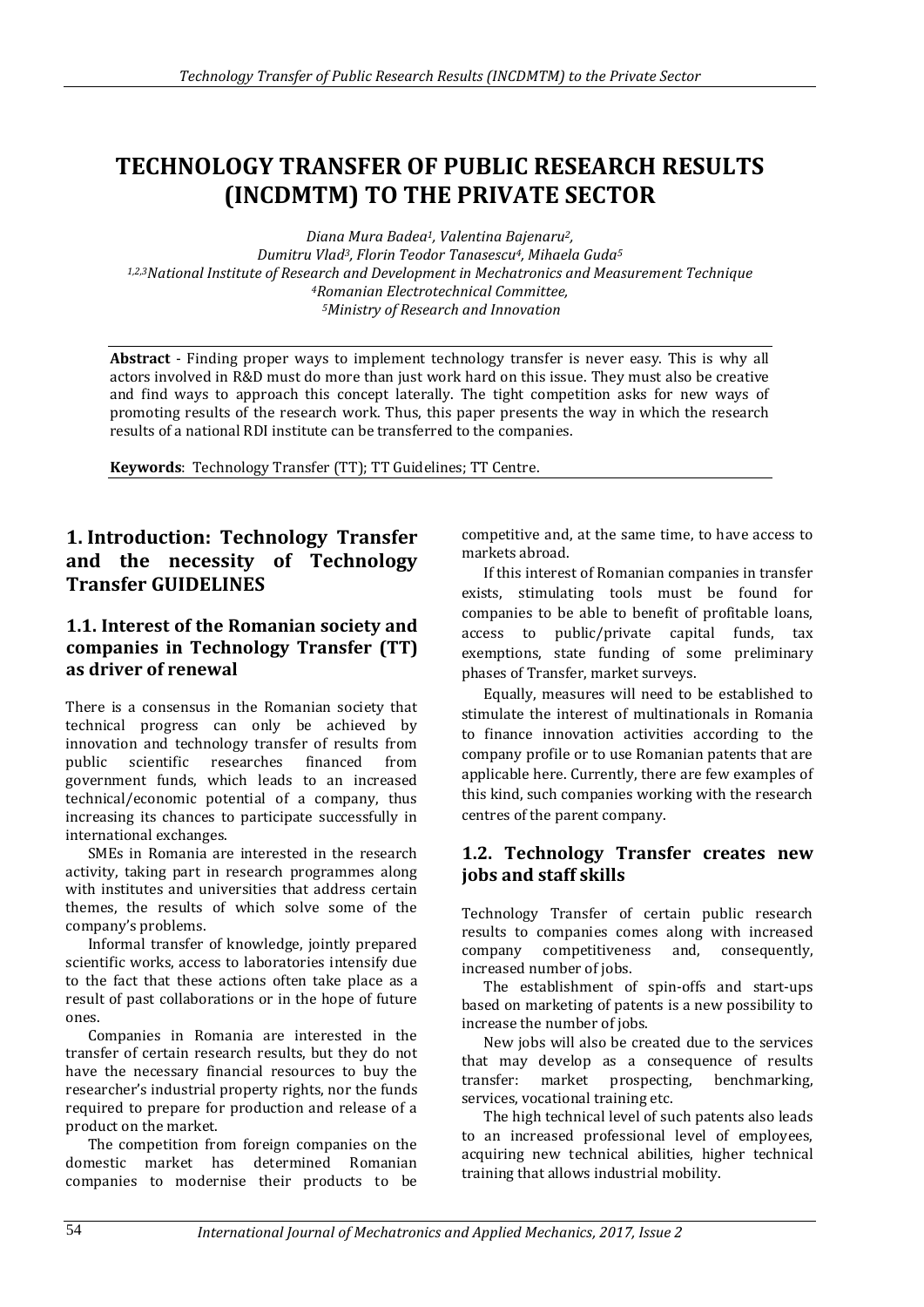### **1.3. Incentives for the researcher who transfers a result and for the company that uses it**

Unfortunately, neither the researcher, not the company are encouraged to transfer and to receive incentives.

Therefore, it is necessary to create rights for the two partners of the transfer, moral and financial incentives to increase the interest in promoting transfer. The state must not be excluded from the transfer of the research results to be financed from public funds and cannot be indifferent to what happens to the money spent.

The researcher has a moral responsibility for the research result for which s/he was paid, and likewise, the company has the same responsibility to resist competition, to strengthen its position on the market and to ensure the stability of the workforce.

This paper proposes the creation of a new transfer mechanism, including development of specialised entities with transfer-related financial, legal and organisational power, with training in intellectual property issues to ensure the stimulation of the two partners in promoting technology transfer.

### **1.4. Transferring more results means bringing more money for development in the financial circuit**

Although there is general consensus on the importance of research and its impact on the development of society, the Americans were the first to understand the importance of results transfer, both in terms of programming adoption and of the needs to recover incurred expenses.

Manhattan Project was the most obvious, then Silicon Valley.

If until 1980 the property right belonged to the inventor and transfer was made by its own weak efforts, ever since the issue of applying the industrial property right has been revolutionised in the sense that it was decided that institutions that had access to government funds should use the obtained results themselves, market them, organise specialised bodies and share the obtained benefits between the inventor and the institution.

Although apparently the state was at loss since it did not sell the patent/result, by the taxes charged on the productions made by this Transfer, the amounts received by the state were much higher!

It is also the reason why the paper presents the proposed technology transfer model and the organisation of such entities, resulting both in an accelerated transfer and a possibility to "return" to the budget a large amount of the expenses incurred with innovation.

#### **1.5. Foreign companies should be cointerested in the Technology Transfer of certain Romanian research results**

A solution could be to stimulate greater participation of these companies in National Research Programmes to solve their problems and other problems of interest, thus creating the framework of future transfer or a collaboration with the research sector in projects when they receive Romanian state aid.

### **1.6. A model of research results dissemination in the mechatronic field to economic agents**

The development of an adequate model to transfer the results of the researches conducted by INCDMTM to the mechatronic and industrial sector must consider several important aspects starting first of all from the necessity to avoid the negative sides existing in the current system.

The main idea is that any system we may envisage, it must take into consideration:

- the specificity of our country (even if we intend to take some structural elements from certain highperforming European systems – see Fraunhofer, Steinbeis etc.);

- to use as much as possible the structure existing in the country in which funds and a lot of work have been invested;

- to bring pertinent amendments to improve and supplement the attributions of the institutions that will join the system, required to perform highquality transfer activities;

- the economy and industry development direction of our country to enable correct dissemination to those sectors and subfields that will be developed, a situation that we find in the strategy of highperforming systems in countries like Germany, USA, France etc. in which their economy sectors considered in the process of development are precisely outlined;

- to reinstate and improve the structural and institutional relations with some institutions that greatly contribute to supporting and performing technology transfer activities (OSIM, Chambers of Commerce, Local governments, Regional and national development agencies, SME Board);

- observance of European methodologies, in particular those that ensure better knowledge and extensive information between the sector that transfers the technologies and the economic and industrial sector, especially those related to patents, licences, models, tradenames, drawings etc.;

- supplementing the necessary staff and continuing vocational training thereof in all the units of the technology transfer system;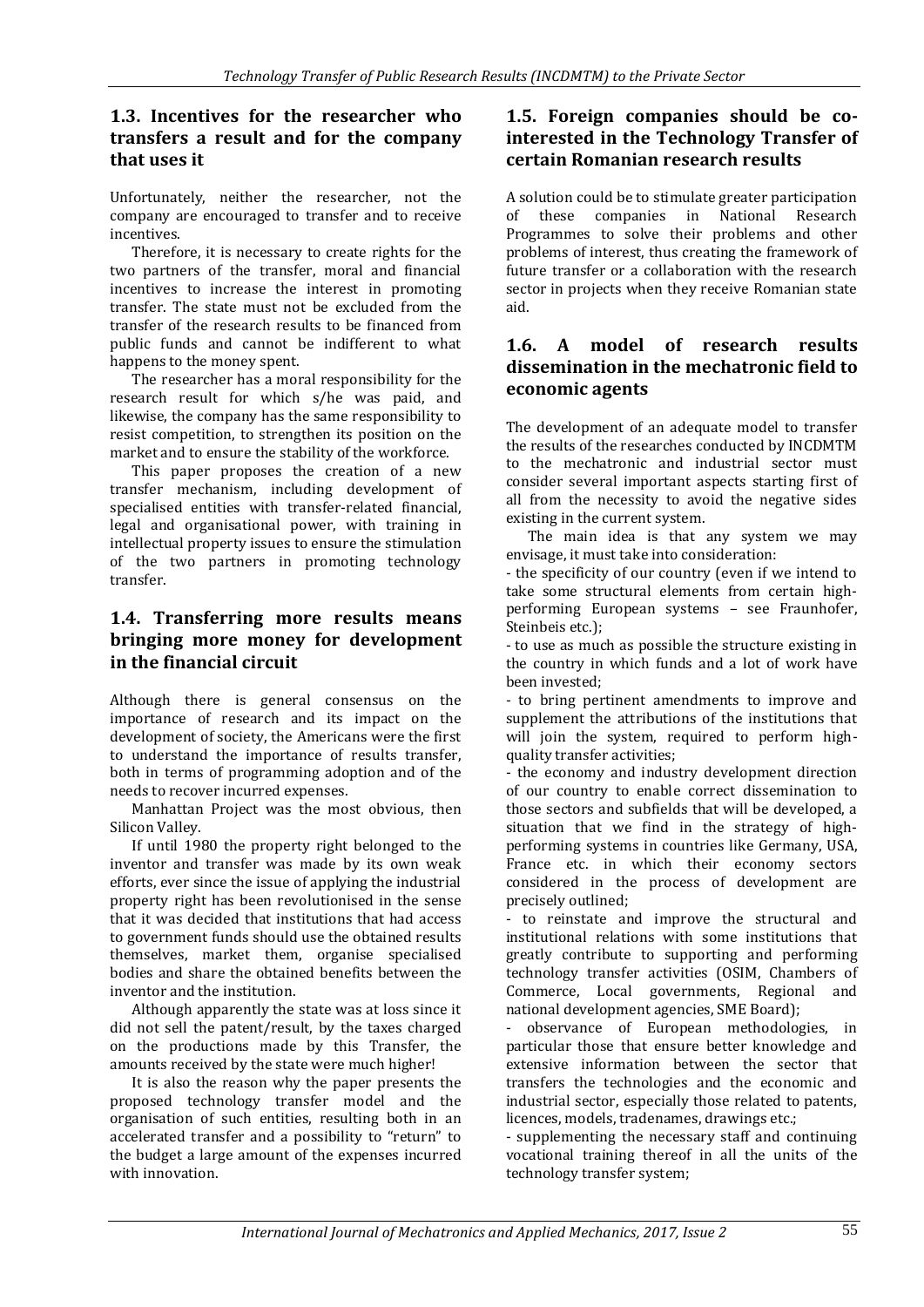- the reactivation of programmes to implement projects of institutional construction and technology services and to ensure proper financing;

- the need to finance technology transfer activities since such funding is currently inexistent, and if existing, it is supported from other means and with funds that do not ensure a substantive development of the issue. Such funding is necessary and mandatory since transferring entities need the funds to patent, licence and perform technology transfer activities, and the enterprises (existing or newly established) that use them need financing in order to buy the licences to start production with the new technology and to start earning money.

The proposed model involves a new vision and also a new approach based on the elements of the system existing in our country – MCI and ReNITT which can be structurally improved by some amendments, new attributions and improvement of those existing in their structure, from state financial aid of TT and from the own resources of the TT Centre, as a result of commercialising TT, as well as a revival of the activities provided in their operational status at different parameters. (In all countries in which Technology Transfer is consolidated, the preparation process of some TT, certain phases, are financially supported by the state).

#### **1.7. The Technology Transfer Centre now and in the future**

It is a very important entity in the ReNITT structure, with actual participation in the process of RD results dissemination to the economy and the industry.

We must emphasise once again that the entire transfer activity is coordinated, monitored and adjusted by ReNITT system via the Technology Transfer Centres (TTC).

These centres operate in Universities and National RD Institutions.

The Technology Transfer Centre can include the following:

- National and international members from the industry, research, academic environment, political representatives;

- Training team for the staff of the strategic partner and for the TTC staff financed through national funding mechanisms.

Depending of the requirements of each transfer stage, the TT Centre forms work teams that comprise:

- a TTC representative

- the holder of the technology (project, patent, exclusive rights etc.)

specialists with training and expertise corresponding to the requirements of the stage, temporarily employed throughout the stage (stages) or the activity for which they were co-opted.

The attributions of these Transfer Centres ensure coordination and completion of all technology transfer stages, with the help of:

ReNITT Management, Institutions and central bodies (Ministry of Research and Innovation, Ministry of Economy, Ministry of Education, Ministry of Labour, Regional Development Agencies, Chambers of Commerce, National Board of SMEs, OSIM etc.), Entities attached thereto (Universities, RD Institutes).

Specialists in the field of the technology to be transferred, temporarily co-opted throughout the transfer stage (stages) or activity

Technology designer (holder of the project, patent, property right)

Partner (partners) chosen to use the technology.

In order to perform their attributions, the Technology Transfer Centres:

have operational and structural independence

have at least 3 employees, but they can also form multidisciplinary teams whose members must have at least 10 years of seniority in the field

in order to perform an activity with maximum output, they must not deal with more than 2 themes of technology transfer.

Thus, with this structural design, the technology transfer mechanism and all the undertakings required in the transfer activity flow take place between the two important players:

The Technology Transfer Centre, seconded in particular by the Technology Designer and supported by the entities listed above, as party that transfers the technology and

The strategic partner chosen, as party that receives the technology

The development of an adequate model to transfer the research results to the economic and industrial sector must consider several important aspects starting first of all from the necessity to avoid the negative sides existing in the current system. The main idea is that any system we may envisage, it must take into consideration:

- the specificity of our country (even if we intend to take some structural elements from certain highperforming European systems – see Fraunhofer, Steinbeis etc.):

- to use as much as possible the structure existing in the country in which funds and a lot of work have been invested;

- to bring pertinent amendments to improve and supplement the attributions of the institutions that will join the system, required to perform highquality transfer activities;

- the economy and industry development direction of our country to enable correct dissemination to those sectors and subfields that will be developed, a situation that we find in the strategy of highperforming systems in countries like Germany, USA, France etc. in which their economy sectors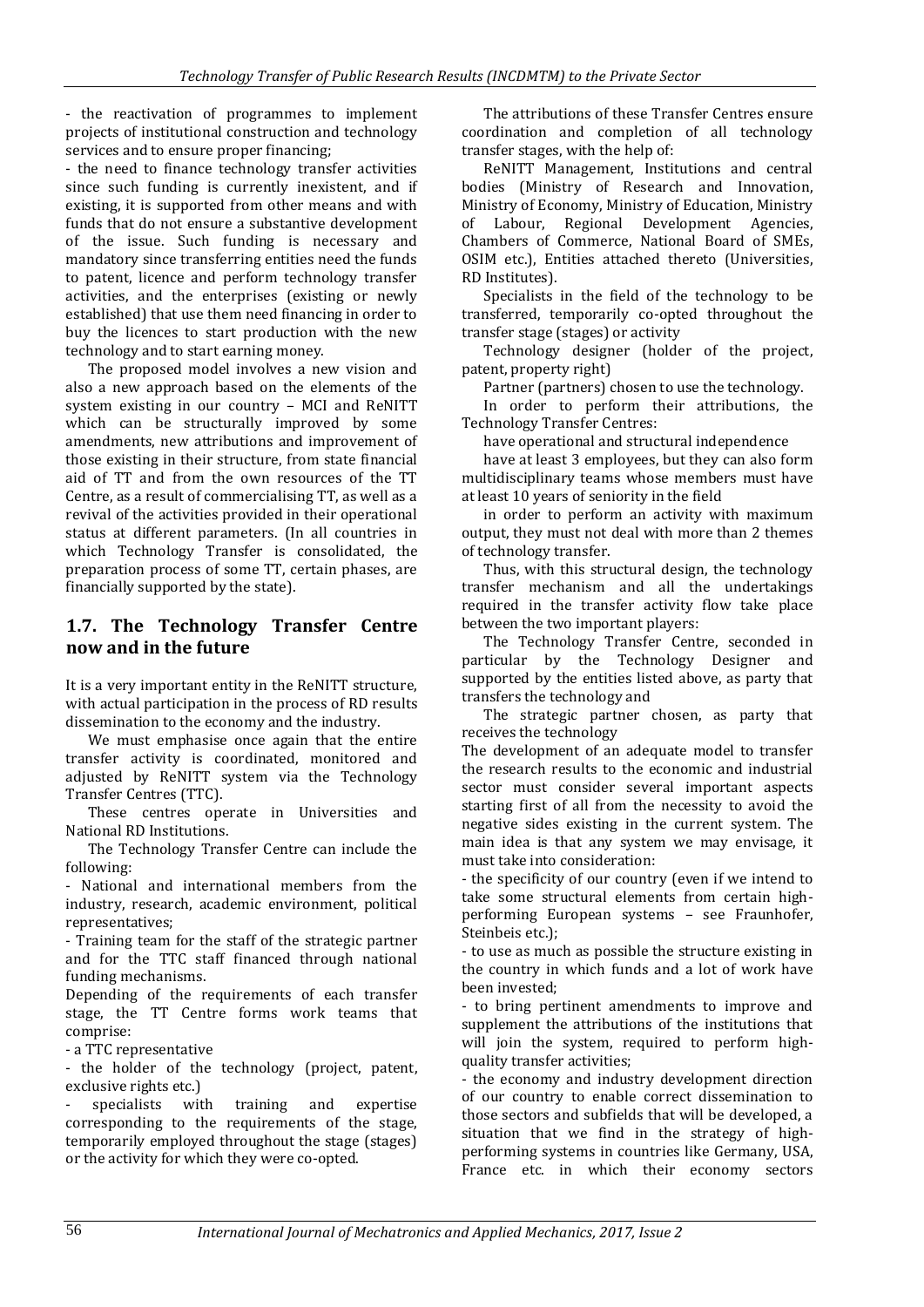considered in the process of development are precisely outlined;

- to reinstate and improve the structural and institutional relations with some institutions that greatly contribute to supporting and performing technology transfer activities (OSIM, Chambers of Commerce, Local governments, Regional and national development agencies, SME Board);

- observance of European methodologies, in particular those that ensure better knowledge and more extensive information between the sector that transfers the technologies and the economic and industrial sector, especially those related to patents, licences, models, tradenames, drawings etc.;

- supplementing the necessary staff and continuing vocational training thereof in all the units of the technology transfer system;

- the reactivation of programmes to implement projects of institutional construction and technology services and to ensure proper financing;

- the need to finance technology transfer activities since such funding is currently inexistent. Such funding is necessary and mandatory since transferring entities need the funds to patent, licence and perform technology transfer activities, and the enterprises (existing or newly established) that use them need financing in order to buy the licences to start production with the new technology and to start earning money.

The pre-feasibility study proposes a pilot model involving a new vision and also a new approach based on the elements of the system existing in our country – MCI and ReNITT, which can be structurally improved by some amendments, new attributions and improvement of those existing in their structure, as well as a revival of the activities provided in their operational status at different parameters.

#### **Improved ReNITT structure**

With regard to ReNITT, this network preserves its current structural organisation, however with coordination at central level and specialised entities according to their specific attributions (Technology Information Centres, Technology Transfer Centres, science and technology parks, technology and business incubators).

These entities are implemented, as before, in universities, specialised RD institutes, various other RD entities, innovative SMEs etc.

However, the structure of these entities must be revised and reorganised, especially the structure of the Technology Transfer Centres with a view to provide them with professionally and numerically adequate staff, which will ensure continuous, correct and qualitative operation. In principle, the Technology Transfer Centres must be organised as follows:

### **1.8. Weaknesses of the current Technology Transfer Centres in Romania**

It is painful to acknowledge this, but Technology Transfer of results from researches financed from public funds has rather a "voluntary" character, as the entity that receives public funds for research does not have an obligation and a responsibility to account for its contractual obligations. The TT Centres created in National Institutes or Universities are poorly sized in terms of their obligations (marketing, market surveys, intellectual property, legislation), have insufficient staff, since the funds for these activities come from other (reduced) resourced, the positive results – if any – owing to certain institute leaders with farsightedness. Effective operation of these TTCs will greatly depend on the concept that Romania will promote for Romania, the TT financing and efficiency, the legislation and the coercive/stimulating measures to be taken.

Among the most obvious weaknesses, the following must be pointed out:

The funds allocated to innovation are insufficient. There are no funds for technology transfer activities.

In many cases the physical infrastructures for RD in laboratories are not demanded and, consequently, they do not have a concrete utility.

No ability of the TT centres of the ReNITT network to identify, centralise and forward TT demands to SMEs, local, regional or foreign centres

Inexistence of a data bank to record projects, patents and licences

Poor cooperation between the public and the private sectors

Low percentage of valorised patents

Results of projects, patents, inventions and licences are mostly theoretical and inapplicable.

No knowledge of the direction of development by economic and industrial sectors

Limited development of the industrial sector of SMEs and their technology level

Insufficient or very slow pace in the development of vocational training and management programmes.

# **2. Conclusions**

#### **INCDMTM and Technology Transfer**

INCDMTM, by its Technology Transfer Centre - CRTTC INCDMTM – pays special attention to the transfer of the results of scientific researches financed by the State, development of Companies and their increased competitiveness by High-Tech products specific to mechatronics, which is a priority of European research.